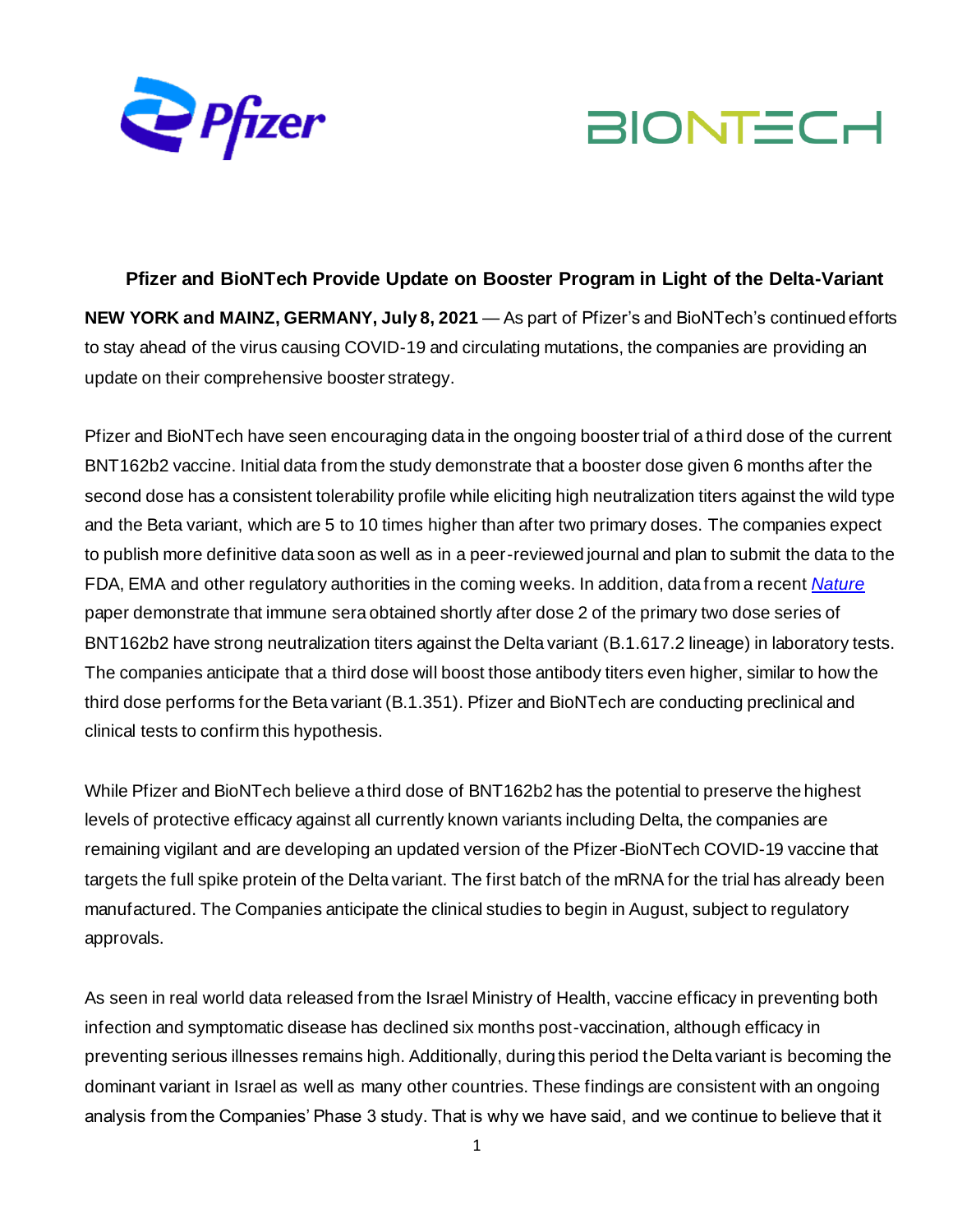is likely, based on the totality of the data we have to date, that a third dose may be needed within 6 to 12 months after full vaccination. While protection against severe disease remained high across the full 6 months, a decline in efficacy against symptomatic disease over time and the continued emergence of variants are expected. Based on the totality of the data they have to date, Pfizer and BioNTech believe that a third dose may be beneficial to maintain the highest levels of protection.

### **AUTHORIZED USE IN THE U.S.:**

The Pfizer-BioNTech COVID19 Vaccine is authorized for use under an Emergency Use Authorization (EUA) for active immunization to prevent coronavirus disease 2019 (COVID-19) caused by severe acute respiratory syndrome coronavirus 2 (SARS-CoV-2) in individuals 12 years of age and older.

## **IMPORTANT SAFETY INFORMATION**

- Do not administer Pfizer-BioNTech COVID-19 Vaccine to individuals with known history of a severe allergic reaction (eg, anaphylaxis) to any component of the Pfizer-BioNTech COVID-19 Vaccine
- Appropriate medical treatment used to manage immediate allergic reactions must be immediately avai lable in the event an acute anaphylactic reaction occurs following administration of Pfizer-BioNTech COVID-19 Vaccine

Monitor Pfizer-BioNTech COVID-19 Vaccine recipients for the occurrence of immediate adverse reactions according to the Centers for Disease Control and Prevention guidelines [\(https://www.cdc.gov/vaccines/covid-19/clinical-considerations/managing-anaphylaxis.html](https://www.cdc.gov/vaccines/covid-19/clinical-considerations/managing-anaphylaxis.html))

- Reports of adverse events following use of the Pfizer-BioNTech COVID-19 Vaccine under EUA suggest increased risks of myocarditis and pericarditis, particularly following the second dose. The decision to administer the Pfizer-BioNTech COVID-19 Vaccine to an individual with a history of myocarditis or pericarditis should take into account the individual's clinical circumstances
- Syncope (fainting) may occur in association with administration of injectable vaccines, in particular in adolescents. Procedures should be in place to avoid injury from fainting
- Immunocompromised persons, including individuals receiving immunosuppressant therapy, may have a diminished immune response to the Pfizer-BioNTech COVID-19 Vaccine
- The Pfizer-BioNTech COVID-19 Vaccine may not protect all vaccine recipients
- In clinical studies, adverse reactions in participants 16 years of age and older included pain at the injection site (84.1%), fatigue (62.9%), headache (55.1%), muscle pain (38.3%), chills (31.9%), joint pain (23.6%), fever (14.2%), injection site swelling (10.5%), injection site redness (9.5%), nausea (1.1%), malaise (0.5%), and lymphadenopathy (0.3%)
- In a clinical study, adverse reactions in adolescents 12 through 15 years of age included pain at the injection site (90.5%), fatigue (77.5%), headache (75.5%), chills (49.2%), muscle pain (42.2%), fever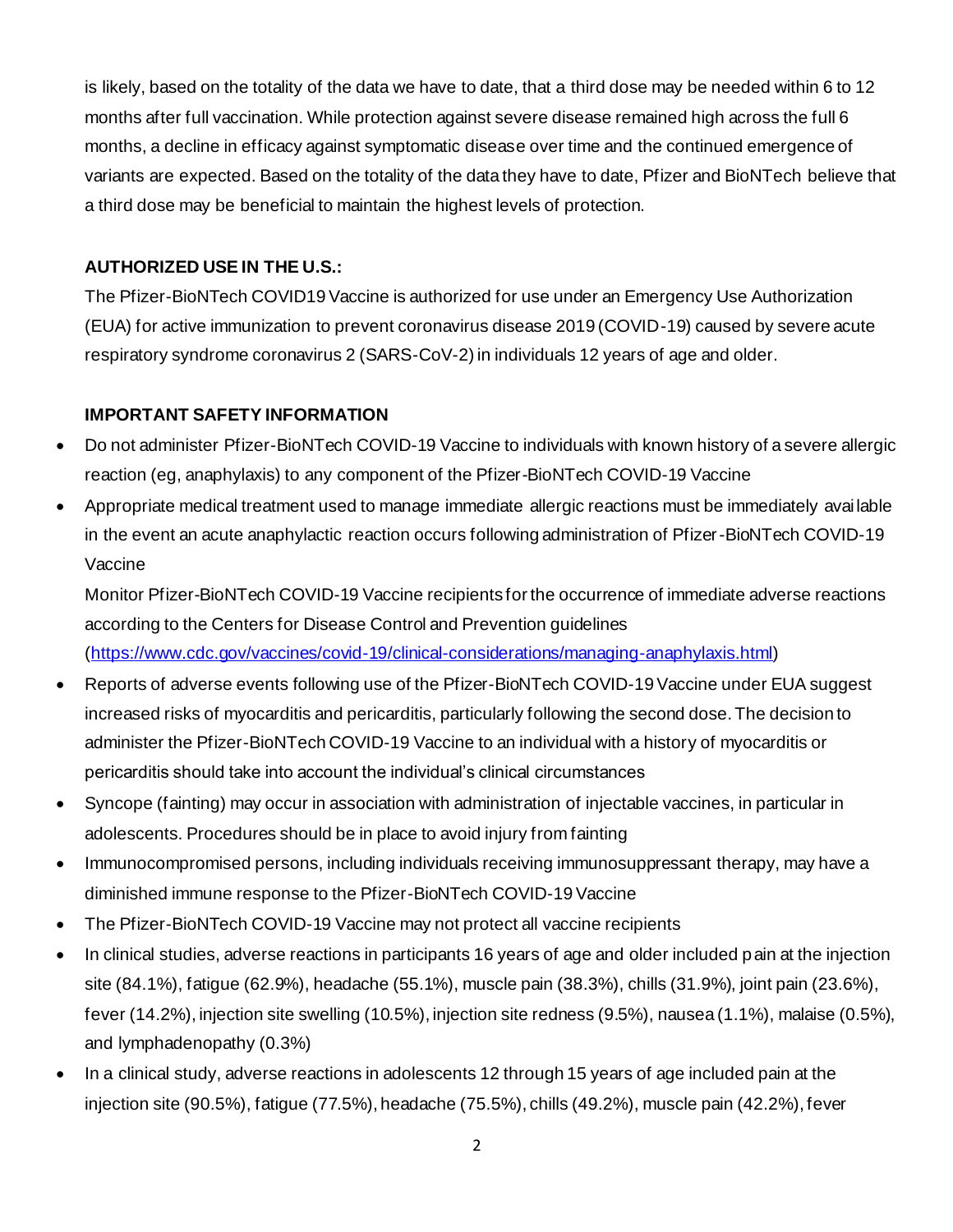(24.3%), joint pain (20.2%), injection site swelling (9.2%), injection site redness (8.6%), lymphadenopathy (0.8%), and nausea (0.4%)

- Following administration of the Pfizer-BioNTech COVID-19 Vaccine, the following have been reported outside of clinical trials:
	- $\circ$  severe allergic reactions, including anaphylaxis, and other hypersensitivity reactions, diarrhea, vomiting, and pain in extremity (arm)
	- o myocarditis and pericarditis

Additional adverse reactions, some of which may be serious, may become apparent with more widespread use of the Pfizer-BioNTech COVID-19 Vaccine

- Available data on Pfizer-BioNTech COVID-19 Vaccine administered to pregnant women are insufficient to inform vaccine-associated risks in pregnancy
- Data are not available to assess the effects of Pfizer-BioNTech COVID-19 Vaccine on the breastfed infant or on milk production/excretion
- There are no data available on the interchangeability of the Pfizer-BioNTech COVID-19 Vaccine with other COVID-19 vaccines to complete the vaccination series. Individuals who have received one dose of Pfizer-BioNTech COVID-19 Vaccine should receive a second dose of Pfizer-BioNTech COVID-19 Vaccine to complete the vaccination series
- Vaccination providers must report Adverse Events in accordance with the Fact Sheet to VAERS online at <https://vaers.hhs.gov/reportevent.html>. For further assistance with reporting to VAERS call 1-800-822-7967. The reports should include the words "Pfizer- BioNTech COVID-19 Vaccine EUA" in the description section of the report
- Vaccination providers should review the Fact Sheet for *Information to Provide to Vaccine Recipients/Caregivers* and *Mandatory Requirements for Pfizer-BioNTech COVID- 19 Vaccine Administration Under Emergency Use Authorization*
- Before administration of Pfizer-BioNTech COVID-19 Vaccine, please see Emergency Use Authorization (EUA) Fact Sheet for Healthcare Providers Administering Vaccine (Vaccination Providers) including Full EUA Prescribing Information available at [www.cvdvaccine-us.com](http://www.cvdvaccine-us.com/)

# **About Pfizer: Breakthroughs That Change Patients' Lives**

At Pfizer, we apply science and our global resources to bring therapies to people that extend and significantly improve their lives. We strive to set the standard for quality, safety and value in the discovery, development and manufacture of health care products, including innovative medicines and vaccines. Every day, Pfizer colleagues work across developed and emerging markets to advance wellness, prevention, treatments and cures that challenge the most feared diseases of our time. Consistent with our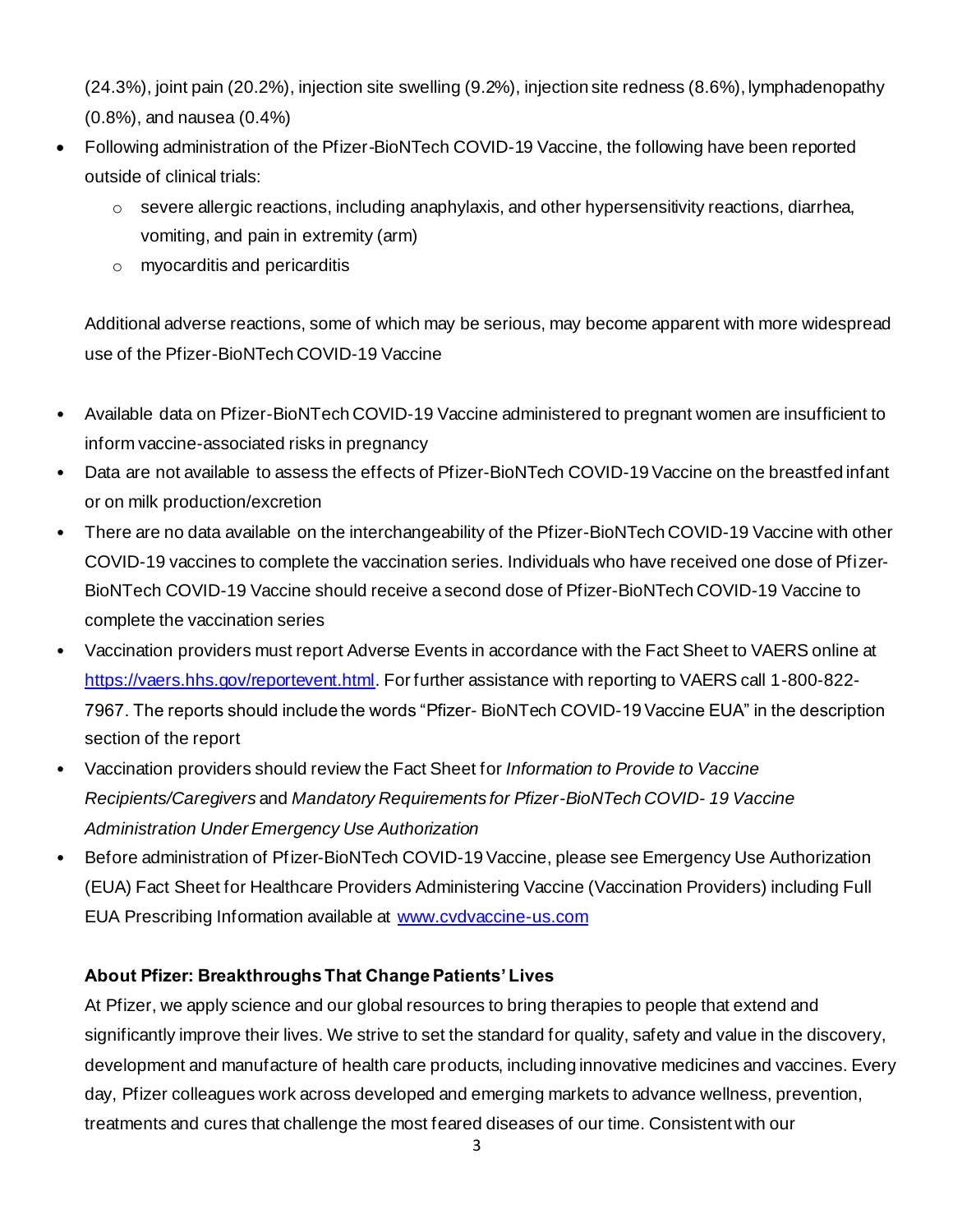responsibility as one of the world's premier innovative biopharmaceutical companies, we collaborate with health care providers, governments and local communities to support and expand access to reliable, affordable health care around the world. For more than 170 years, we have worked to make a difference for all who rely on us. We routinely post information that may be important to investors on our website at [www.Pfizer.com](http://www.pfizer.com/). In addition, to learn more, please visit us on [www.Pfizer.com](http://www.pfizer.com/) and follow us on Twitter at [@Pfizer](https://twitter.com/pfizer) and [@Pfizer News](https://twitter.com/pfizer_news)[, LinkedIn](https://www.linkedin.com/company/pfizer)[, YouTube](https://www.youtube.com/pfizer) and like us on Facebook a[t Facebook.com/Pfizer](https://www.facebook.com/Pfizer/).

\*The Pfizer Foundation is a charitable organization established by Pfizer Inc. It is a separate legal entity from Pfizer Inc. with distinct legal restrictions*.*

#### **Pfizer Disclosure Notice**

The information contained in this release is as of July 8, 2021. Pfizer assumes no obligation to update forward-looking statements contained in this release as the result of new information or future events or developments.

This release contains forward-looking information about Pfizer's efforts to combat COVID-19, the collaboration between BioNTech and Pfizer to develop a COVID-19 vaccine, the BNT162 mRNA vaccine program and the Pfizer-BioNTech COVID-19 Vaccine (BNT162b2) (including qualitative assessments of available data, potential benefits, expectations for clinical trials, potential booster and variant specific vaccines, the anticipated timing of regulatory submissions, regulatory approvals or authorizations and anticipated manufacturing, distribution and supply) involving substantial risks and uncertainties that could cause actual results to differ materially from those expressed or implied by such statements. Risks and uncertainties include, among other things, the uncertainties inherent in research and development, including the ability to meet anticipated clinical endpoints, commencement and/or completion dates for clinical trials, regulatory submission dates, regulatory approval dates and/or launch dates, as well as risks associated with preclinical and clinical data (including the Phase 3 data), including the possibility of unfavorable new preclinical, clinical or safety data and further analyses of existing preclinical, clinical or safety data; the ability to produce comparable clinical or other results, including the rate of vaccine effectiveness and safety and tolerability profile observed to date, in additional analyses of the Phase 3 trial and additional studies or in larger, more diverse populations following commercialization; the ability of BNT162b2 to prevent COVID-19 caused by emerging virus variants; the risk that more widespread use of the vaccine will lead to new information about efficacy, safety, or other developments, including the risk of additional adverse reactions, some of which may be serious; the risk that preclinical and clinical trial data are subject to differing interpretations and assessments, including during the peer review/publication process, in the scientific community generally, and by regulatory authorities; whether and when additional data from the BNT162 mRNA vaccine program will be published in scientific journal publications and, if so,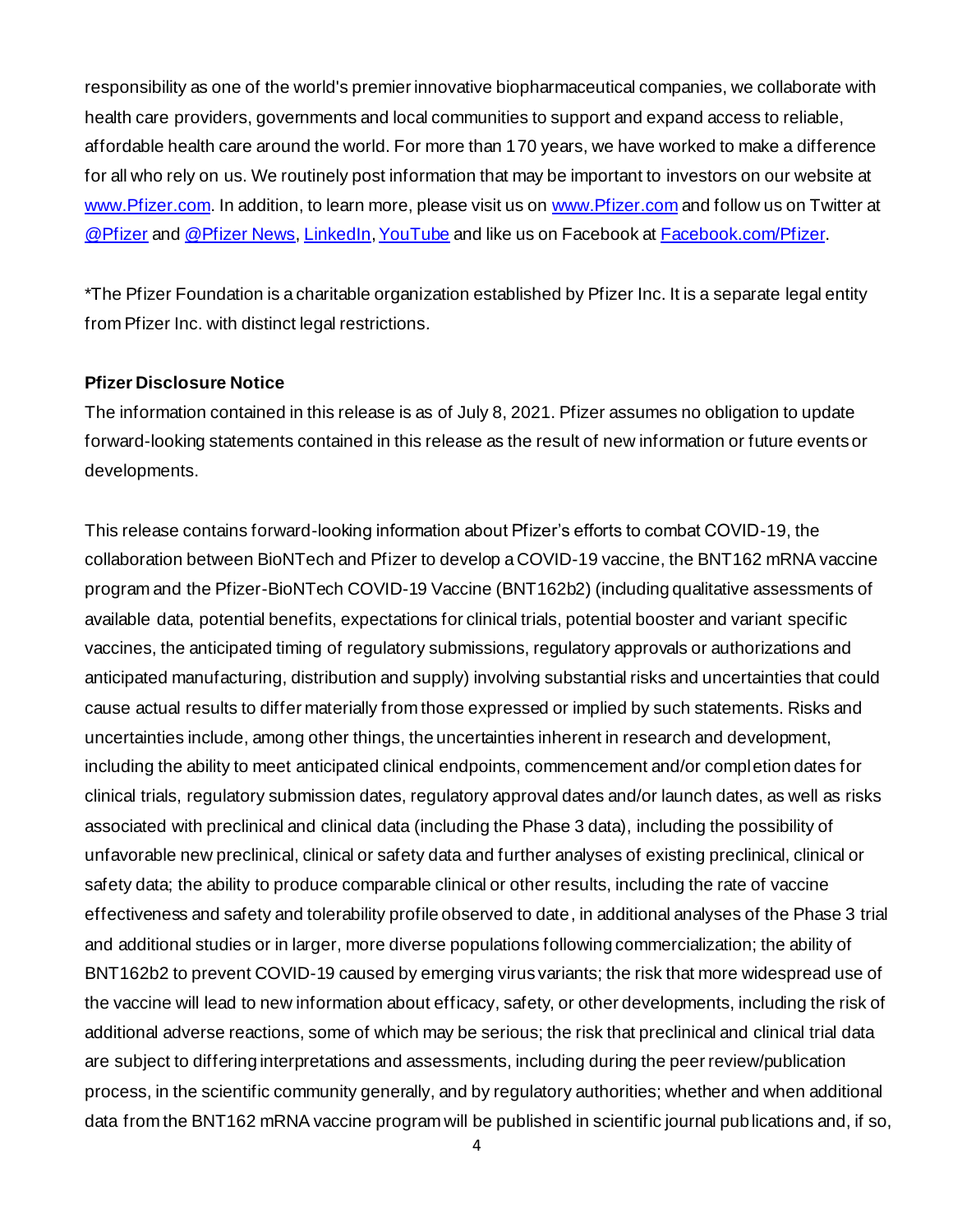when and with what modifications and interpretations; whether regulatory authorities will be satisfied with the design of and results from these and any future preclinical and clinical studies; whether and when the rolling submission of a Biologics License Application for BNT162b2 in the U.S. (the BLA) will be accepted for review and whether and when other biologics license and/or emergency use authorization applications or amendments to any such applications may be filed in particular jurisdictions for BNT162b2 or any other potential vaccines that may arise from the BNT162 program, and if obtained, whether or when such emergency use authorization or licenses will expire or terminate; whether and when any applications that may be pending or filed for BNT162b2 (including the BLA or any requested amendments to the emergency use or conditional marketing authorizations) or other vaccines that may result from the BNT162 program may be approved by particular regulatory authorities, which will depend on myriad factors, including making a determination as to whether the vaccine's benefits outweigh its known risks and determination of the vaccine's efficacy and, if approved, whether it will be commercially successful; decisions by regulatory authorities impacting labeling or marketing, manufacturing processes, safety and/or other matters that could affect the availability or commercial potential of a vaccine, including development of products or therapies by other companies; disruptions in the relationships between us and our collaboration partners, clinical trial sites or third-party suppliers; the risk that demand for any products may be reduced or no longer exist; risks related to the availability of raw materials to manufacture a vaccine; challenges related to our vaccine's ultra-low temperature formulation, two-dose schedule and attendant storage, distribution and administration requirements, including risks related to storage and handling after delivery by Pfizer; the risk that we may not be able to successfully develop other vaccine formulations, booster doses or new variantspecific vaccines; the risk that we may not be able to create or scale up manufacturing capacity on a timely basis or maintain access to logistics or supply channels commensurate with global demand for our vaccine, which would negatively impact our ability to supply the estimated numbers of doses of our vaccine within the projected time periods as previously indicated; whether and when additional supply agreements will be reached; uncertainties regarding the ability to obtain recommendations from vaccine advisory or technical committees and other public health authorities and uncertainties regarding the commercial impact of any such recommendations; challenges related to public vaccine confidence or awareness; uncertainties regarding the impact of COVID-19 on Pfizer's business, operations and financial results; and competitive developments.

A further description of risks and uncertainties can be found in Pfizer's Annual Report on Form 10-K for the fiscal year ended December 31, 2020 and in its subsequent reports on Form 10-Q, including in the sections thereof captioned "Risk Factors" and "Forward-Looking Information and Factors That May Affect Future Results", as well as in its subsequent reports on Form 8-K, all of which are filed with the U.S. Securities and Exchange Commission and available at [www.sec.gov](https://cts.businesswire.com/ct/CT?id=smartlink&url=https%3A%2F%2Fwww.globenewswire.com%2FTracker%3Fdata%3DRnYjuX1qNnk63wnFRI2njqkWCUtSvj6x_99MqPLwYIXuudw4effilg2LyEquwqm-7QGJ6tM6dhKt8Yb6iY-5gw%3D%3D&esheet=52442925&newsitemid=20210609005930&lan=en-US&anchor=www.sec.gov&index=13&md5=7d5c230ef01c472421ce1b78d60a23f4) and [www.pfizer.com](https://cts.businesswire.com/ct/CT?id=smartlink&url=https%3A%2F%2Fwww.globenewswire.com%2FTracker%3Fdata%3DRnYjuX1qNnk63wnFRI2njhMtuWVC6S5kOg8JnuFHwPyIzH1O7AiSzrr-wECJd2hrMZ7668ALHee8mVEXVNXWFA%3D%3D&esheet=52442925&newsitemid=20210609005930&lan=en-US&anchor=www.pfizer.com&index=14&md5=0ae29cd50f9921cb040922c28d71c15d).

5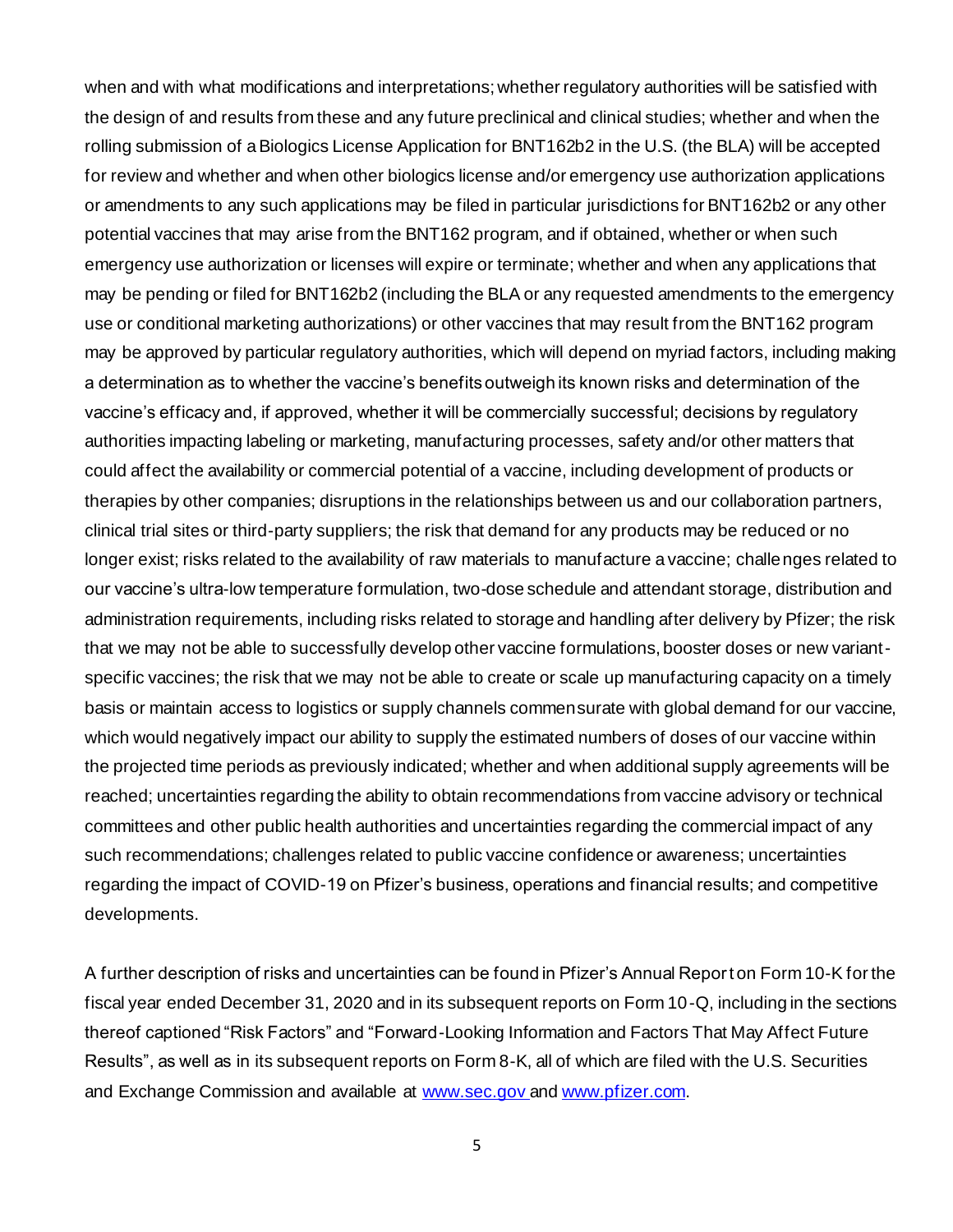### **BioNTech Forward-looking Statements**

This press release contains "forward-looking statements" of BioNTech within the meaning of the Private Securities Litigation Reform Act of 1995. These forward-looking statements may include, but may not be limited to, statements concerning: BioNTech's efforts to combat COVID-19; the collaboration between BioNTech and Pfizer to develop a COVID-19 vaccine (including a potential booster dose of BNT162b2 and/or a potential booster dose of a variation of BNT162b2 having a modified mRNA sequence); the potential of BNT162b2 for adolescents 12 to 15 years of age, evaluation of BNT162b2 in children 6 months to 11 years old, anticipated timing of regulatory submissions, regulatory approvals or authorizations and anticipated manufacturing, distribution and supply); our expectations regarding the potential characteristics of BNT162b2 in our clinical trials and/or in commercial use based on data observations to date; the ability of BNT162b2 to prevent COVID-19 caused by emerging virus variants; the expected time point for additional readouts on efficacy data of BNT162b2 in our clinical trials; the nature of the clinical data, which is subject to ongoing peer review, regulatory review and market interpretation; the timing for submission of data for, or receipt of, any marketing approval or Emergency Use Authorization; our contemplated shipping and storage plan, including our estimated product shelf life at various temperatures; the risk that demand for any products may be reduced or no longer exist; the ability of BioNTech to supply the quantities of BNT162 to support clinical development and market demand, including our production estimates for 2021; and challenges related to public vaccine confidence or awareness. Any forward-looking statements in this press release are based on BioNTech's current expectations and beliefs of future events, and are subject to a number of risks and uncertainties that could cause actual results to differ materially and adversely from those set forth in or implied by such forward-looking statements. These risks and uncertainties include, but are not limited to: the ability to meet the pre-defined endpoints in clinical trials; competition to create a vaccine for COVID-19; the ability to produce comparable clinical or other results, including our stated rate of vaccine effectiveness and safety and tolerability profile observed to date, in the remainder of the trial or in larger, more diverse populations upon commercialization; the ability to effectively scale our productions capabilities; and other potential difficulties.

For a discussion of these and other risks and uncertainties, see BioNTech's Annual Report on Form 20 -F for the Year Ended December 31, 2020, filed with the SEC on March 30, 2021, which is available on the SEC's website at www.sec.gov. All information in this press release is as of the date of the release, and BioNTech undertakes no duty to update this information unless required by law.

**Pfizer Contacts:** Media Relations